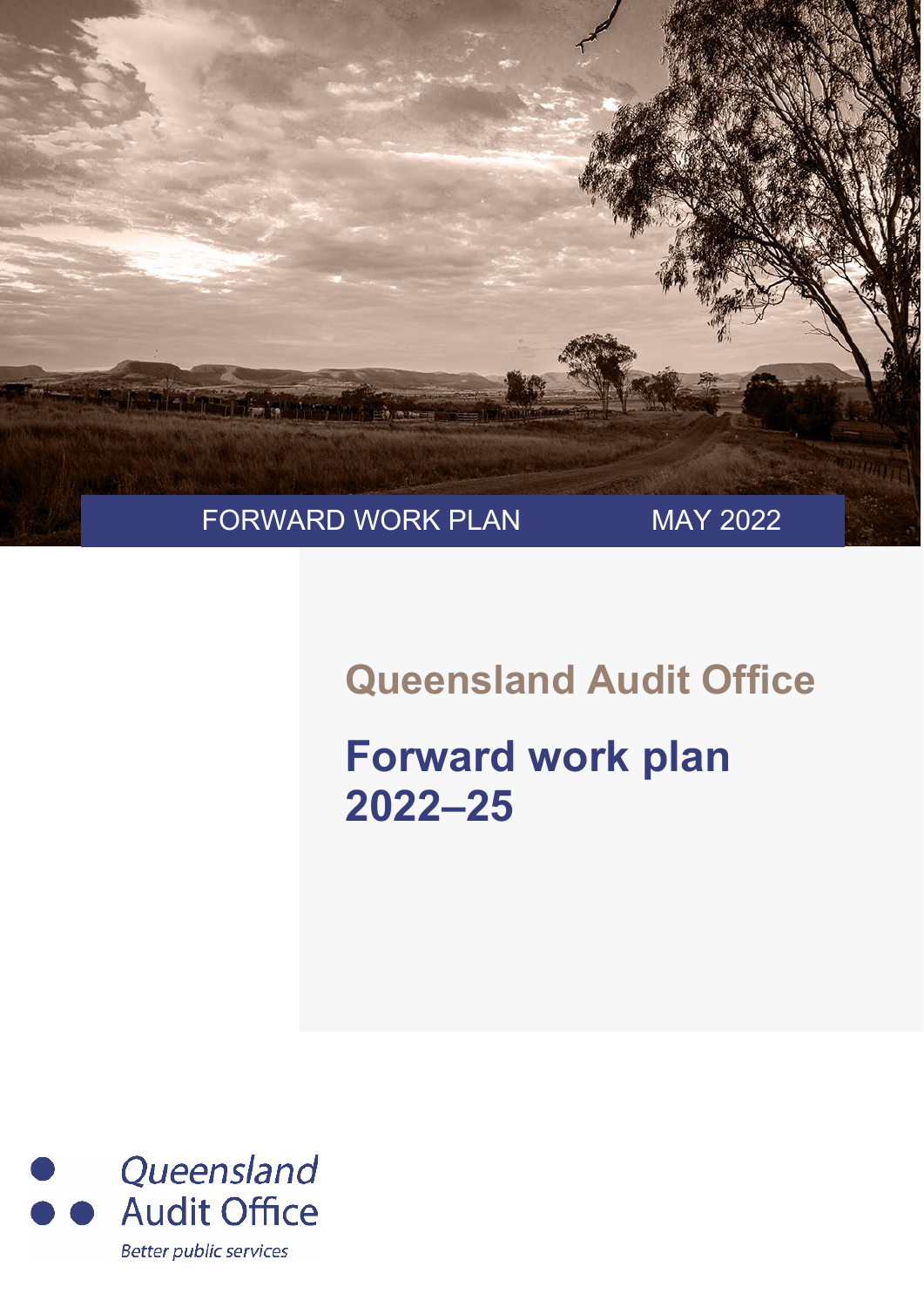## **Appendix B – Acquittal of our prior published plan – May 2022**

This document reflects the changes between the Queensland Audit Office's (QAO) *[Forward work plan 2021–24,](https://www.qao.qld.gov.au/sites/default/files/2021-08/Forward%20work%20plan%202021%E2%80%9324_1.pdf)* published in May 2021, and our *Forward work plan 2022–25*, published in May 2022. We have outlined the changes to the timing of some audits, the new audits we have added to our plan, and the audits we have presently removed from our plan but remain on our topic register and longer list of potential future audits.

**Changes between the published** *Forward work plan 2021–24* **and** *Forward work plan 2022–25*

| <b>2022–23 Audits</b>                                          | <b>2023–24 Audits</b>                              | <b>2024–25 Audits</b>                               |  |
|----------------------------------------------------------------|----------------------------------------------------|-----------------------------------------------------|--|
| <b>Existing topics (no change)</b>                             | <b>Existing topics (no change)</b>                 | <b>Existing topics</b> (with timing change)         |  |
| Managing workforce agility                                     | Diverting young offenders from crime               | Effective delivery of mental health services        |  |
| Health outcomes for First Nations peoples*                     | Managing the supply of teachers*                   | Managing risk transfer in infrastructure projects*  |  |
| Managing ecotourism in Queensland*                             | Preventing childhood obesity                       | Sustainability of local governments                 |  |
| Deploying police resources                                     | Managing volunteer services                        | <b>New topics</b> (not previously on plan)          |  |
| Planning for Queensland's long-term infrastructure investment* | Effectiveness of local government audit committees | Maturity of data governance frameworks              |  |
|                                                                | Managing Queensland's regional water supply        | Preparing for the Brisbane Olympics                 |  |
| <b>Existing topics</b> (with timing change)                    | <b>Existing topics</b> (with timing change)        | Providing digital education                         |  |
| Keeping people safe from domestic and family violence          | Financial forecasting by the state government*     | Managing waste                                      |  |
| Managing invasive species                                      | Effectiveness of cyber safety in state schools     | Minimising potentially preventable hospitalisations |  |
| Improving asset management in local government                 |                                                    | Preventing prisoners from reoffending               |  |
| <b>New topics</b> (not previously on plan)                     | <b>New topics</b> (not previously on plan)         | Disability access to transport                      |  |
| Responding to and recovering from cyber attacks                | Responsible gambling                               |                                                     |  |
| Follow-up of Conserving threatened species                     |                                                    |                                                     |  |

Notes: \* We have updated the titles of these topics to better communicate their audit objectives, refer t[o Appendix C:](#page--1-0) Changes to the titles.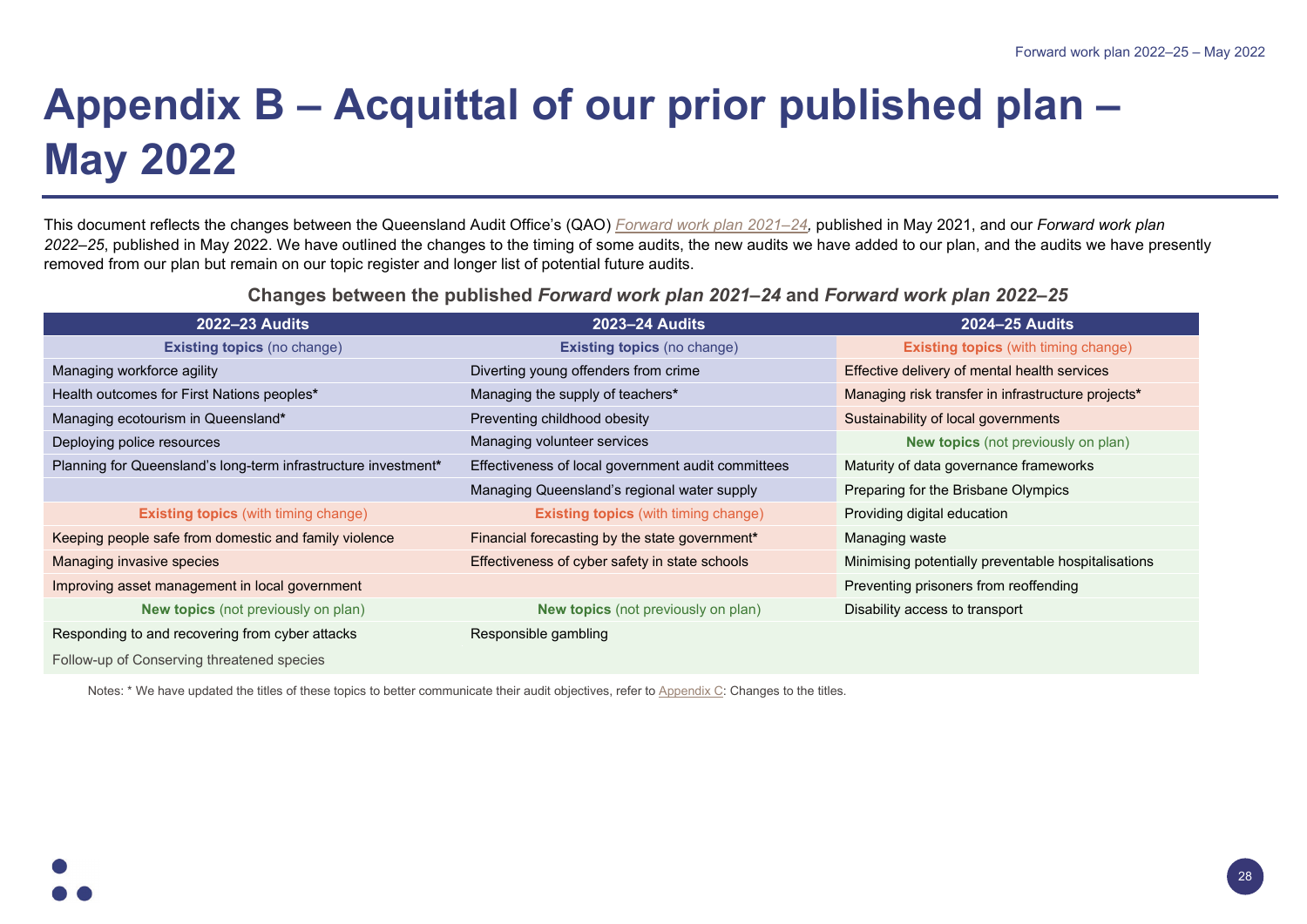The following tables provide further background around the changed timing of proposed audits, the inclusion of new audits in our *Forward work plan 2022–25*, and the removal of audits from our prior published *[Forward work plan 2021–24](https://www.qao.qld.gov.au/sites/default/files/2021-08/Forward%20work%20plan%202021%E2%80%9324_1.pdf)* (published May 2021). The audits that that have been removed from the plan will remain on the topic register, meaning they will be reassessed during the annual planning process.

| Audit topics with timing change |                                                                |                                            |                                                                                                                                                                                                                                                                                                                                                                                                                                                          |
|---------------------------------|----------------------------------------------------------------|--------------------------------------------|----------------------------------------------------------------------------------------------------------------------------------------------------------------------------------------------------------------------------------------------------------------------------------------------------------------------------------------------------------------------------------------------------------------------------------------------------------|
|                                 | <b>Audit(s) topic</b>                                          | <b>What's changed</b>                      | <b>Explanation</b>                                                                                                                                                                                                                                                                                                                                                                                                                                       |
|                                 | • Keeping people safe<br>from domestic and<br>family violence  | Deferred from 2021-22 to<br>$2022 - 23$    | We have combined 2 audits on domestic violence identified in our Forward work plan 2021–24 to avoid duplication,<br>reduce impact on entities, and deliver a more complete and concise report to parliament. This audit is now in progress and<br>is due to be tabled in 2022-23.                                                                                                                                                                        |
|                                 | • Managing invasive<br>species                                 | Brought forward from<br>2023-24 to 2022-23 | COVID-19 has impacted some public sector entities' capacity to participate in audits due to public demands on their<br>services. Due to this impact, we have revised the timing of our audits for the health and education sectors across the<br>program to ensure we minimise demands on these entities and their staff in 2022–23. We have therefore brought forward<br>the managing invasive species audit, as it is not highly impacted by COVID-19. |
|                                 | • Improving asset<br>management in local<br>government         | Deferred from 2021-22 to<br>$2022 - 23$    | We delayed the commencement of this audit due to COVID-19 impacts within the sector in 2021-22. This audit is now in<br>progress and is due to be tabled in 2022-23.                                                                                                                                                                                                                                                                                     |
|                                 | • Financial forecasting by<br>the state government             | Deferred from 2022-23 to<br>$2023 - 24$    | Due to certain topics being impacted by COVID-19, we have reassessed the timing of some audits. As a result, we have<br>rescheduled this audit for 2023-24. The objective of this audit has not changed.                                                                                                                                                                                                                                                 |
|                                 | Effectiveness of cyber<br>safety in state schools              | 2023-24                                    | Deferred from 2022-23 to We have reassessed the timing of this audit due to the impact of COVID-19 on frontline entities, including the Department<br>of Education and state schools. As such, we have rescheduled this audit for 2023-24. While the timing of this audit has<br>shifted, it continues to be a priority and, as such, remains on our plan.                                                                                               |
|                                 | • Effective delivery of<br>mental health services              | Deferred from 2022-23 to<br>$2024 - 25$    | Parliament has established a Mental Health Select Committee inquiry into opportunities to improve mental health<br>outcomes for Queenslanders. As such, we have rescheduled this audit to 2024-25 to allow for consideration of findings<br>and recommendations from the inquiry.                                                                                                                                                                        |
|                                 | • Managing risk transfer<br>in infrastructure projects 2024-25 | Deferred from 2022-23 to                   | As part of our annual planning process, we reassessed our 3-year work plan to ensure our audit work focuses on<br>emerging priorities to the public sector. We have realigned some of the scheduled audits. Managing risk transfer in<br>infrastructure projects remains a focus but will now be conducted in 2024-25.                                                                                                                                   |
|                                 | Sustainability of local<br>governments                         | Deferred from 2023-24 to<br>$2024 - 25$    | This audit is intended to be the capstone report in our series of reports on sustainability in local government. We have<br>rescheduled this audit for 2024–25 to enable time to act on the results of the asset management in local government<br>audit, and the broader sustainability reform currently underway in the sector.                                                                                                                        |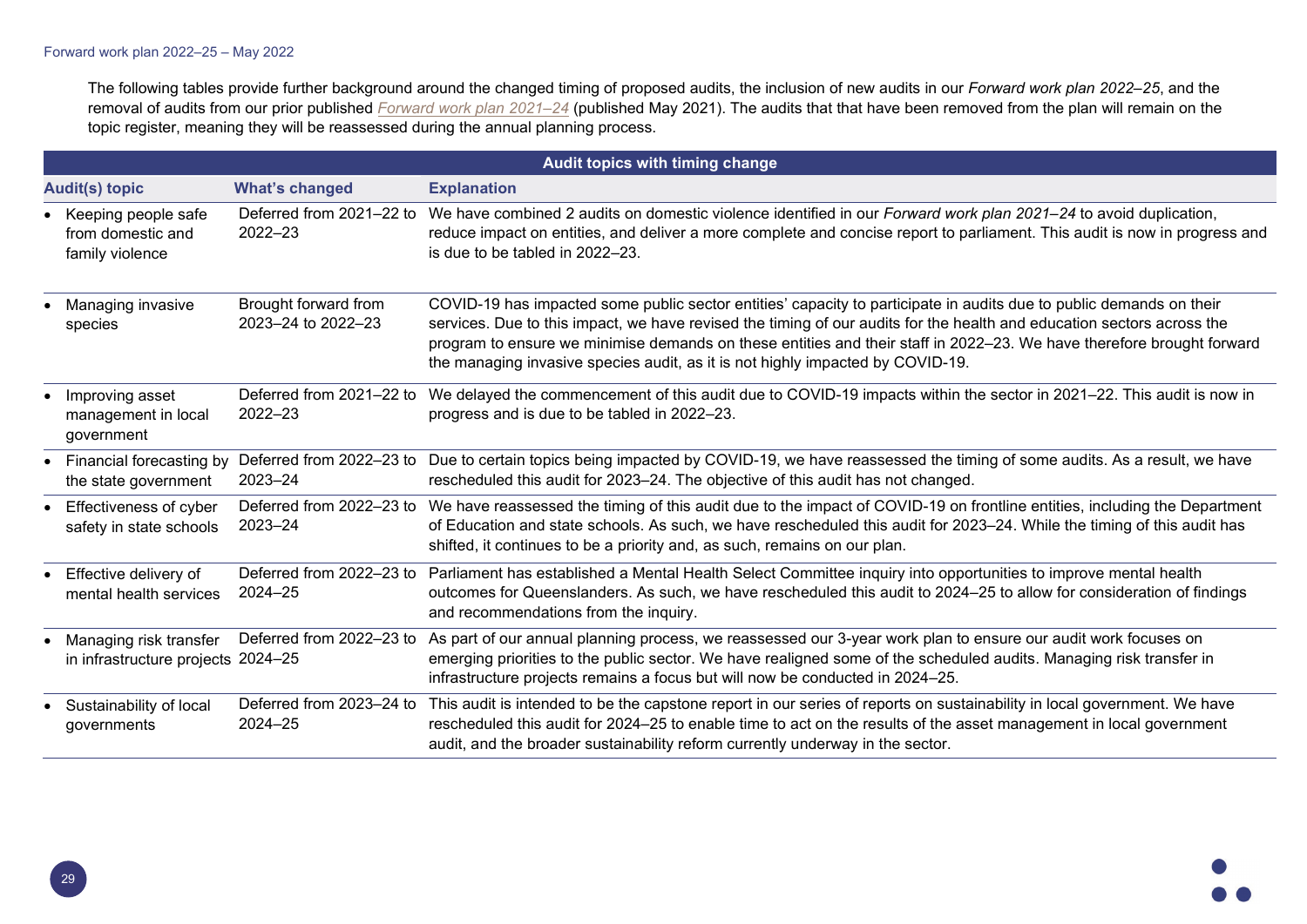|           | New audit topics not previously on plan                   |                                                                                                                                                                                                                                                                                                                                                                                                                                                                                                                                                                                                                                                                                                                                            |  |
|-----------|-----------------------------------------------------------|--------------------------------------------------------------------------------------------------------------------------------------------------------------------------------------------------------------------------------------------------------------------------------------------------------------------------------------------------------------------------------------------------------------------------------------------------------------------------------------------------------------------------------------------------------------------------------------------------------------------------------------------------------------------------------------------------------------------------------------------|--|
|           | <b>Audit(s) topic</b>                                     | <b>Explanation</b>                                                                                                                                                                                                                                                                                                                                                                                                                                                                                                                                                                                                                                                                                                                         |  |
|           | • Responding to and<br>recovering from cyber<br>attacks   | With the frequency and sophistication of cyber attacks increasing, the public sector needs to be prepared to respond and recover from these types<br>of attacks. In 2020–21, the Australian Cyber Security Centre reported a 13 per cent increase in cyber crime and an estimated self-reported loss of<br>\$33 billion. Of the cyber security incidents, one-third of the affected entities are associated with Australia's critical infrastructure. This audit will<br>provide insights and lessons learned on entities' preparedness to respond and recover from cyber attacks.                                                                                                                                                         |  |
|           | • Follow-up of Conserving<br>threatened species           | This follow-up audit will assess whether the Department of Environment and Science has effectively implemented the recommendations made in the<br>Conserving threatened species (Report 7: 2018-19) report. We will also assess whether the actions taken have addressed the underlying issues<br>that led to our recommendations in that report.                                                                                                                                                                                                                                                                                                                                                                                          |  |
|           | • Responsible gambling                                    | Gambling problems can have severe personal consequences, including financial hardship, emotional difficulties, social impacts, employment<br>difficulties and legal problems. In Queensland, gambling expenditure increased by 27 per cent to \$3.8 billion in 2019–20. The Gambling harm<br>minimisation plan for Queensland 2021-25 aims to address and minimise gambling-related harm and its impact on the wider community. This audit<br>will assess how effective the state's strategies are in reducing the risk of harm to the community from gambling.                                                                                                                                                                            |  |
|           | • Maturity of data<br>governance frameworks               | There is increasing public scrutiny over data collection and data breaches. The public sector also continues to expand its analytical and digital<br>capabilities, including collecting data points though new avenues such as the TransLink application. The government uses data to inform its future<br>direction. A low level of maturity in data governance could have serious economic and social policy impacts. It could also increase risk to individual<br>members of the public who may experience identity theft or misuse of their data. This audit will assess the maturity of data governance frameworks<br>to understand the data the entities have, how it is being managed, and how entities are managing data breaches. |  |
|           | • Preparing for the<br><b>Brisbane Olympics</b>           | In July 2021, the International Olympic Committee announced Brisbane as the host city for the 2032 Olympic and Paralympic Games. It is likely that<br>we will undertake a series of audits that examine the planning, delivery, and benefits of the Games in the coming years. This will include the<br>governance arrangements, funding, and project management, as well as the legacy benefits the Games are expected to bring to Brisbane and<br>Queensland.                                                                                                                                                                                                                                                                            |  |
|           | • Providing digital<br>education                          | COVID-19 has highlighted the crucial need to provide schools with digital technology and teachers with digital skills. In July 2021, we presented<br>key facts about the Department of Education's technology infrastructure in connecting learners, teachers and staff to the digital resources and online<br>content they need. In this follow-on audit, we intend to present key facts about the use of emerging educational technology in schools, and teacher<br>capacity and capability.                                                                                                                                                                                                                                             |  |
|           | • Managing waste                                          | Of the 77 local governments (councils), 74 operate landfill sites and recycling centres throughout the state. The government has implemented<br>Queensland's Waste Management and Resource Recovery Strategy with an aim to have a 25 per cent reduction in household waste, 90 per cent of<br>waste recovered (not going to landfills), and 75 per cent recycling rates across all waste types by 2050. This audit will assess the effectiveness of<br>state government strategies. This will include their effectiveness in assisting councils to manage waste to achieve the 2050 waste targets.                                                                                                                                        |  |
| $\bullet$ | Minimising potentially<br>preventable<br>hospitalisations | Queensland's hospitals are under increased pressure, with high occupancy rates often cited as causing an increase in emergency department wait<br>times and patient off stretcher times. To help reduce the rate of potentially preventable hospitalisations, Queensland Health is developing<br>preventative strategies as part of its My health, Queensland's future: Advancing health 2026 strategy. This audit will assess how effectively<br>Queensland Health minimises potentially preventable hospitalisations.                                                                                                                                                                                                                    |  |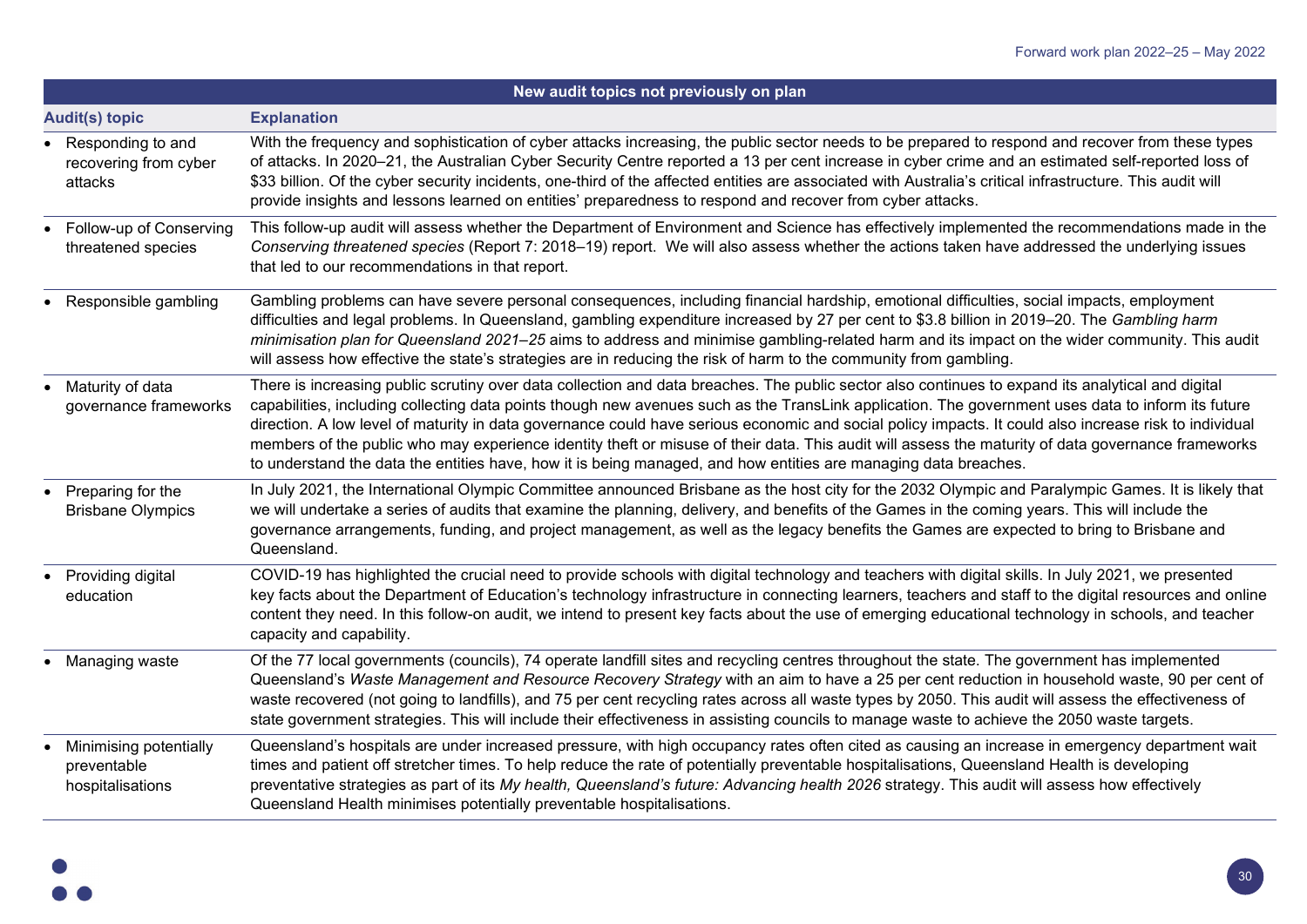| New audit topics not previously on plan    |                                                                                                                                                                                                                                                                                                                                                                                                                                                                                                                                                                                                         |  |
|--------------------------------------------|---------------------------------------------------------------------------------------------------------------------------------------------------------------------------------------------------------------------------------------------------------------------------------------------------------------------------------------------------------------------------------------------------------------------------------------------------------------------------------------------------------------------------------------------------------------------------------------------------------|--|
| <b>Audit(s) topic</b>                      | <b>Explanation</b>                                                                                                                                                                                                                                                                                                                                                                                                                                                                                                                                                                                      |  |
| • Preventing prisoners<br>from reoffending | In 2018–19, Queensland Corrective Services reported that 45 per cent of adults released from prison returned to prison or a correctional facility<br>within 2 years. It estimates that it costs approximately \$69,000 annually to keep an adult in prison and \$617 million to maintain and operate<br>Queensland's prisons. As such, reducing the risk of reoffending by rehabilitating offenders and reintegrating them back into the community is vital.<br>This audit will examine how effectively relevant public sector entities are managing the reintegration and rehabilitation of prisoners. |  |
| • Disability access to<br>transport        | Access to public transport makes it possible for people with a disability to participate in all aspects of community life. In Australia, almost one in<br>5 people is reported as living with some form of a disability. People with a disability experience significant disadvantages due to public transport<br>inaccessibility. This audit will assess whether access to public transport has improved for people with a disability.                                                                                                                                                                 |  |

| <b>Audit topics removed</b>                                                                         |                                                                                                                                                                                                                                                                                                                                                                                                                                                                                                                                                                                                                                                                                                                                                                                                                                                                      |  |
|-----------------------------------------------------------------------------------------------------|----------------------------------------------------------------------------------------------------------------------------------------------------------------------------------------------------------------------------------------------------------------------------------------------------------------------------------------------------------------------------------------------------------------------------------------------------------------------------------------------------------------------------------------------------------------------------------------------------------------------------------------------------------------------------------------------------------------------------------------------------------------------------------------------------------------------------------------------------------------------|--|
| <b>Audit(s) topic</b>                                                                               | <b>Explanation</b>                                                                                                                                                                                                                                                                                                                                                                                                                                                                                                                                                                                                                                                                                                                                                                                                                                                   |  |
| Delivering ambulance<br>services                                                                    | We examined Queensland's ambulance service and the underpinning root cause as part of our annual health financial audit. We reported the results<br>to parliament on 16 December 2021 in our report Health 2021 (Report 12: 2021-22). Further updates will be provided in the Health 2022 report and<br>we will consider the impact of the Care4Qld strategy announced in May 2021 and roster practices as part of the financial statement audit.                                                                                                                                                                                                                                                                                                                                                                                                                    |  |
| Planning and delivering<br>$\bullet$<br>higher level of state<br>infrastructure                     | In our Forward work plan 2021-24 we identified 2 infrastructure audits for 2022-23:<br>• Effectiveness of Queensland's long-term planning processes<br>• Planning and delivering higher levels of state infrastructure.<br>To avoid any confusion and duplication between audits, we removed this audit and renamed Effectiveness of Queensland's long-term planning<br>processes as Planning for Queensland's long-term infrastructure. This renamed audit will include some elements that would have been covered by<br>the removed audit. We also have an annual major projects report that will cover off on planning and delivering higher levels of state infrastructure.                                                                                                                                                                                      |  |
| Implementation of the<br><b>Powering Queensland</b><br>Plan                                         | We examined the implementation of the Powering Queensland Plan as part of our Managing Queensland's transition to renewable energy<br>(Report 5: 2021–22) report. We tabled the report in parliament on 25 November 2021.                                                                                                                                                                                                                                                                                                                                                                                                                                                                                                                                                                                                                                            |  |
| <b>Granting mining</b><br>approvals                                                                 | As part of the annual planning process, we considered monitoring performed by Department of State Development, Infrastructure, Local<br>Government and Planning on co-ordinated mining projects. In most cases, the Environmental Impact Statements required for large resource<br>projects are reviewed and approved by the Australian Government. Therefore, we have removed the audit on granting mining approvals given the<br>complexity of cross jurisdictional audits.                                                                                                                                                                                                                                                                                                                                                                                        |  |
| Maintaining prosperous<br>regions                                                                   | Regions outside of South East Queensland account for approximately one-third of the state's total economic output and around 28 per cent of the<br>population. They are critical to Queensland's economy and future. We intend to examine Queensland's regions as part of a new annual report.                                                                                                                                                                                                                                                                                                                                                                                                                                                                                                                                                                       |  |
| Implementing<br>$\bullet$<br>recommendations from<br>the Queensland Floods<br>Commission of Inquiry | As part of our annual planning process, we consider the work performed by other entities to ensure our work adds value and does not duplicate<br>existing reviews underway. The Office of the Inspector-General of Emergency Management has commenced a review to assess the effectiveness of<br>the preparation and response activities to the South East Queensland rainfall and flooding event between February and March 2022. Additionally,<br>Brisbane City Council has engaged an independent review into the 2022 floods, which includes assessing the extent to which the council<br>implemented recommendations from the Queensland Floods Commission of Inquiry. As such, we have removed this proposed audit from our plan.<br>It will remain on our topic register, and we will reassess its value and priority as part of our annual planning process. |  |